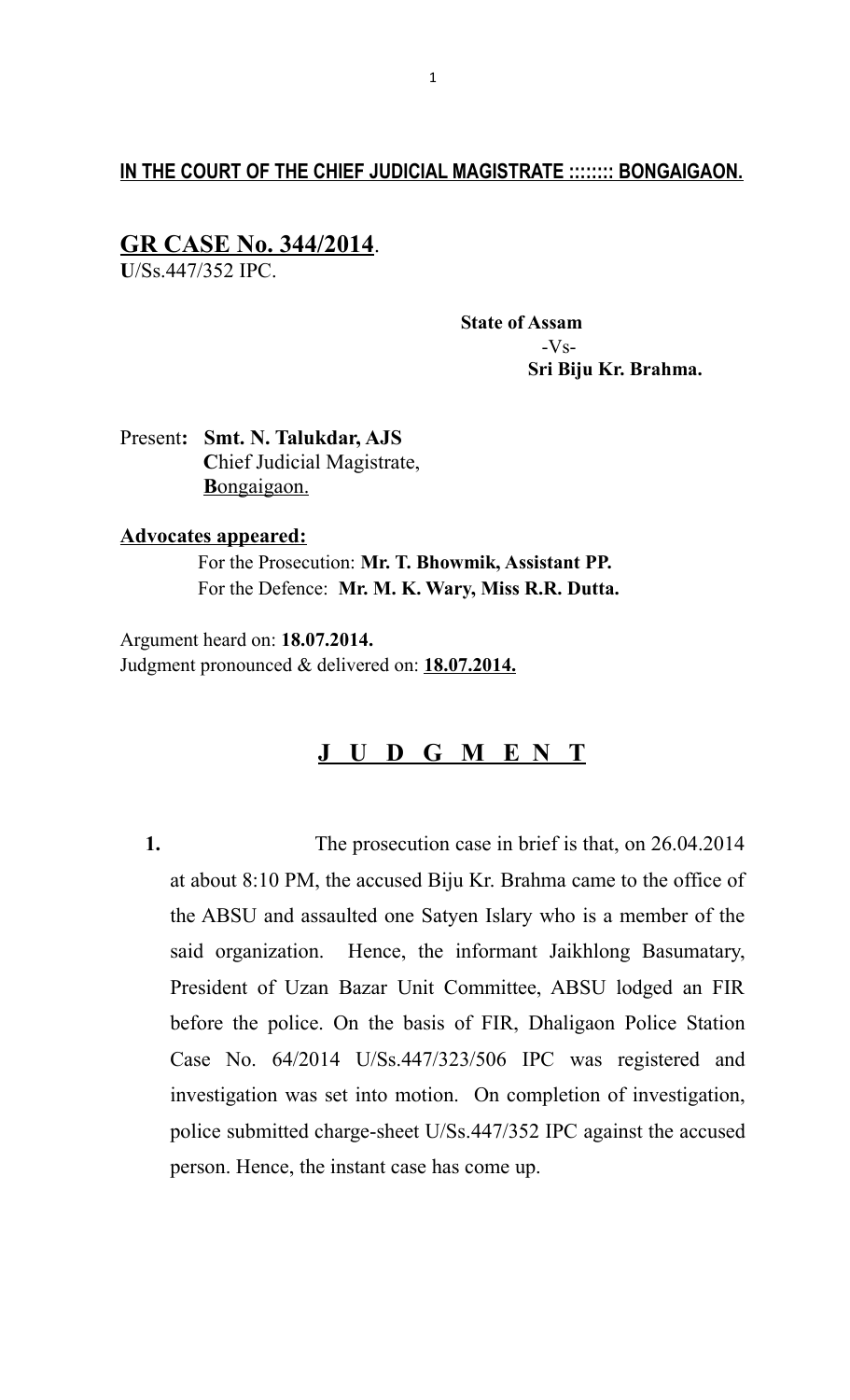# $Contd_{\dots}P/2$ .

#### GR. No.344/14.

- **2.** On completion of appearance of the accused person, copy was furnished to him and the particulars of the offence U/Ss. 447/352 IPC were duly explained to the accused person to which he pleaded not guilty and claimed to be tried.
- **3.** During trial the prosecution has examined only 2(two) prosecution witnesses. The examination of the accused person U/S. 313 CrPC has been dispensed with as there is no incriminating evidence against the accused person. The defence has examined none.

# **4.** : **POINTS FOR DETERMINATION** :

- **(a) Whether on 26.04.2014 at 8:10 PM the accused person committed criminal trespass by entering into the office of the ABSU belonging to the informant and thereby committed an offence punishable U/S. 447 IPC?**
	- **(b) Whether on 26.04.2014 at 8:10 PM the accused person assaulted or used criminal force to Satyen Islary, a member of the ABSU and thereby committed the offence punishable U/S.352 IPC?**

#### **: DECISION AND REASONS THEREOF :**

**5.** The prosecution to prove the case has examined 2(two) witnesses. PW1 is the informant Sri Jaikhlong Basumatary. In his evidence PW1 has deposed that about six months back he had an altercation with the accused person and due to misunderstanding he lodged the FIR. Ext1 is the FIR and  $Ext1(1)$  is his signature.

 In cross-examination, PW1 has revealed that he has no objection on acquittal of the accused person.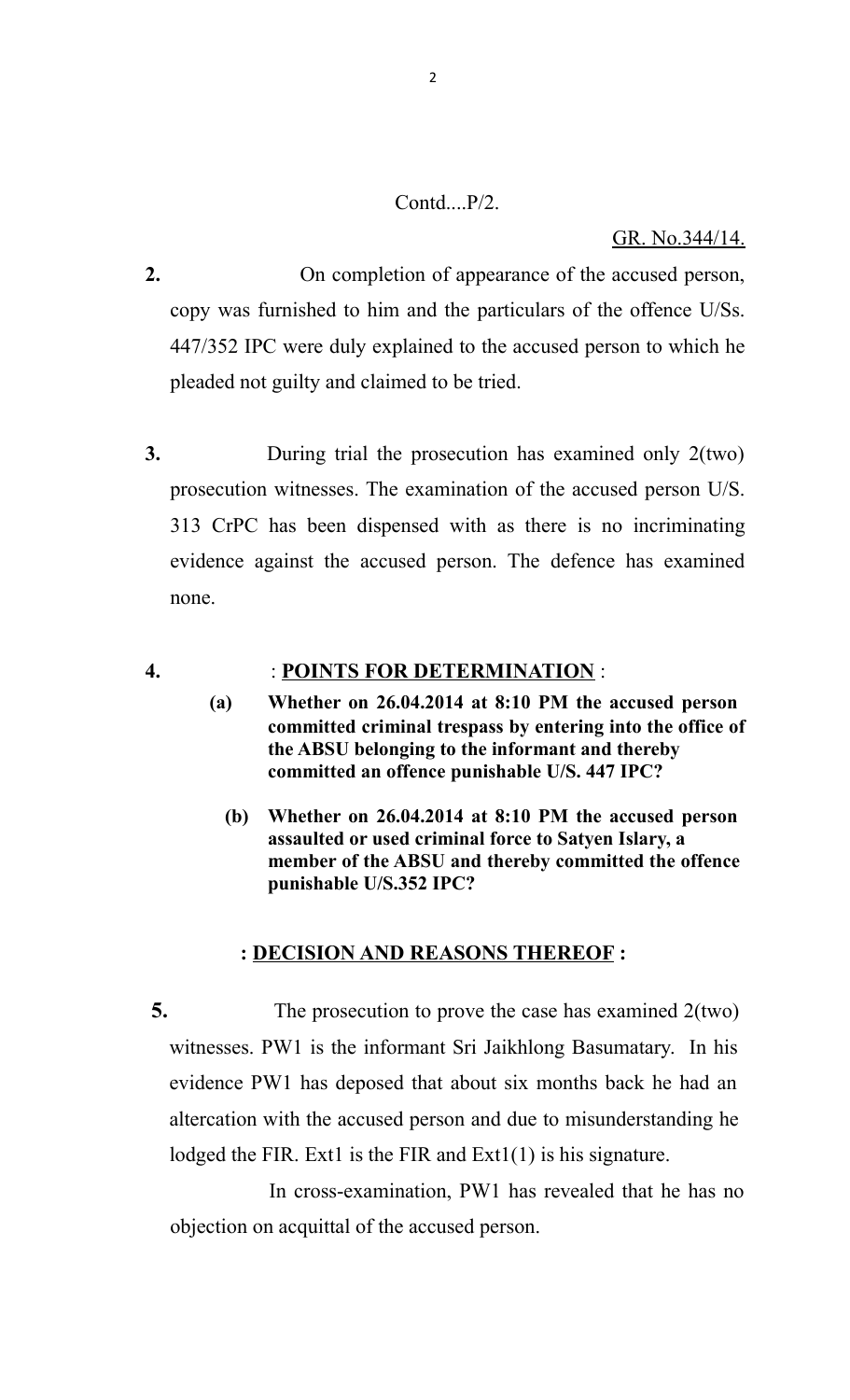**6.** PW2 is Sri Satyen Islary. In his evidence, PW2 has deposed that about two months back at about 7:00 PM due to

Contd...P/3.

# GR. No.344/14.

Misunderstanding, an altercation ensued with the accused person. Then the informant filed the case. In cross-examination, PW2 has revealed that due to misunderstanding case was filed. PW2 has no objection on acquittal of the accused person.

 **7.** I have carefully gone through the evidence on record and heard Ld. Counsels for both sides. It appears that PW1 and PW2,who are the material witnesses of the case, have not adduced any incriminating evidence against the accused. From their evidence, I found no ingredients of offence U/Ss. 447/352 IPC or any other section against the accused. PW1, the informant has clearly deposed that due to misunderstanding he lodged the FIR and he has also revealed that he has no objection on acquittal of the accused. Both PW1 and PW2 have been living peacefully with the accused.

 **8.** In the result, I find that the prosecution has failed to prove its case against accused person miserably. Hence, the accused Sri Biju Kr. Brahma is found not guilty U/Ss. 447/352 IPC and hereby acquitted from the charges under said sections and set him at liberty forthwith. The bail bond of the accused stands cancelled and the bailor is discharged from the bail bond liabilities.

 **9.** The Judgment is given under my hand and seal of this Court on this  $18^{th}$  day of July, 2014.

> Sd/- *(Smt. N. Talukdar)*  **Chief Judicial Magistrate,**